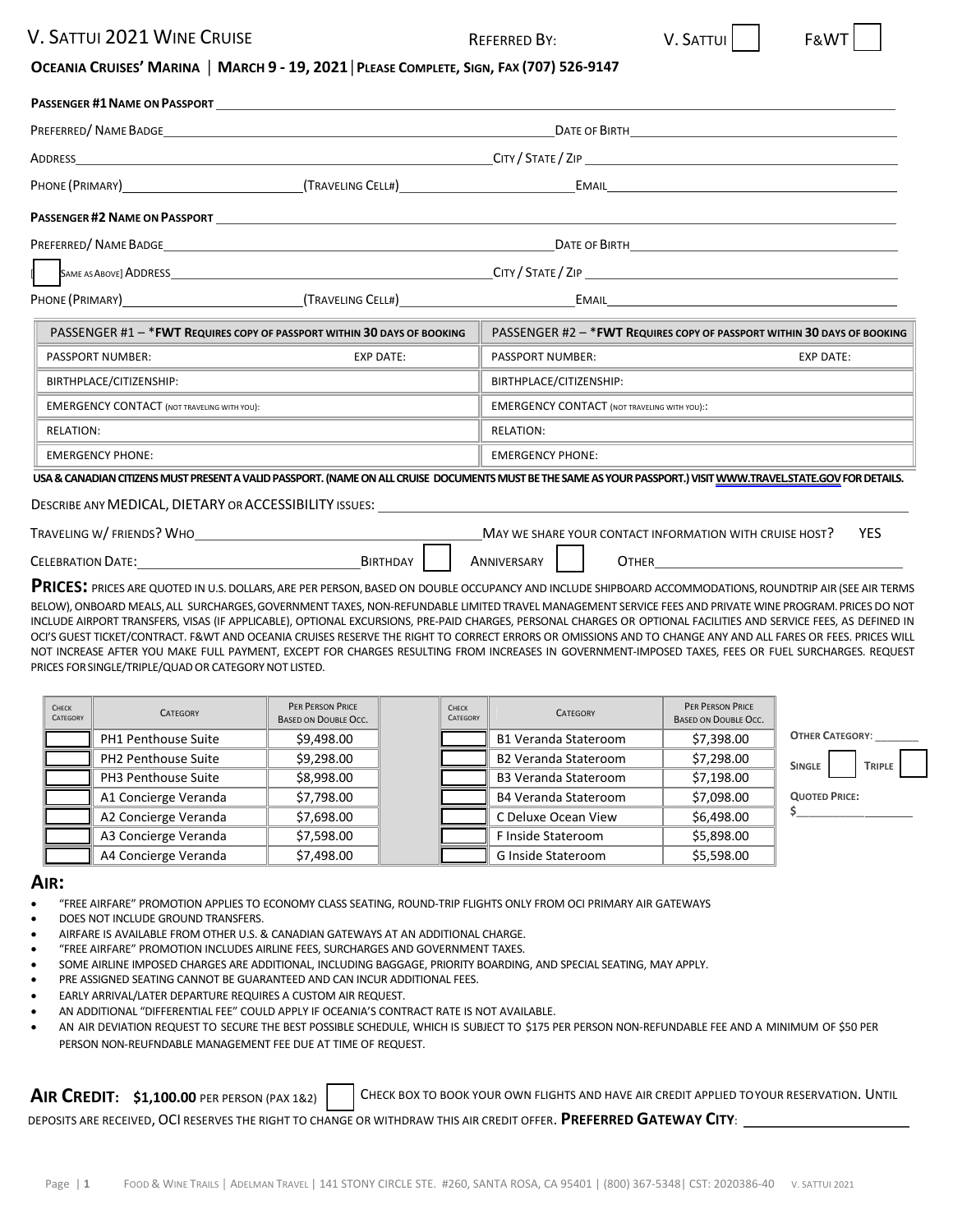**DEPOSITS & PAYMENTS:** DEPOSIT DUE AT BOOKING: **\$1,250.00** PER PASSENGER FOR ALL CABINS EXCEPT VISTA, OCEANIA AND OWNER'<sup>S</sup> SUITES. PLEASE CALL FOR DEPOSIT AMOUNTS FOR BOOKING SUITES. PAY BY: MASTERCARD / VISA / AMERICAN EXPRESS TOTAL DEPOSIT: \$

| <b>CREDIT CARD NUMBER:</b>                   | Exp | `W |  |
|----------------------------------------------|-----|----|--|
| PLEASE FAX TO OUR OFFICES AT (707) 526-9147. |     |    |  |

\_\_\_\_\_\_\_\_\_\_\_\_\_\_\_\_\_\_\_\_\_\_\_\_\_\_\_\_\_\_\_\_\_\_\_\_\_\_\_\_\_ \_\_\_\_\_\_\_\_\_\_\_\_\_\_\_\_\_\_\_\_\_\_\_\_\_\_\_\_\_\_\_\_\_\_\_\_\_\_\_\_\_\_\_\_\_\_\_\_\_\_\_\_\_\_\_\_\_\_\_\_\_\_\_\_\_\_\_\_

PRINT NAME AS APPEARS ON CREDIT CARD SIGNATURE OR TYPE NAME IN LIEU OF SIGNATURE - (I AUTHORIZE F&WT TRAVEL GROUP/ F&WT TO CHARGE MY CREDIT CARD.)

**FINAL PAYMENT DUE ON: DEC 17, 2020** YES, I AUTHORIZE FINAL PAYMENT TO BE AUTOMATICALLY CHARGED ON THIS DATE TO THE CREDIT CARD LISTED ABOVE. NOTE: IF YOU USE A DEBIT CARD TO PAY THE DEPOSIT, F&WT MAY NOT BE ABLE TO PROCESS YOUR FINAL PAYMENT, AND THEREFORE, REQUIRES AN ALTERNATE PAYMENT METHOD FOR FINAL PAYMENT. IF FINAL PAYMENTS NOT RECEIVED BY THE DATE SPECIFIED ABOVE, YOUR SPACE ON THIS CRUISE WILL BE RELEASED AND APPLICABLE CANCELLATION

## **TERMS & CONDITIONS:**

FEES APPLIED.

**PAYMENT & CANCELLATION SCHEDULE:** ANY REFUND OR CHANGE REQUESTS RELATING TO THE CRUISE, INCLUDING AIRFARE, MUST BE RECEIVED BY F&WT IN WRITING AND DOCUMENTS RETURNED. CANCELLATION FEES APPLY TO NAME CHANGES. CANCEL FEES CANNOT BE APPLIED OR MOVED TO ANOTHER SAILING. "I AUTHORIZE ADELMAN TRAVEL SYSTEMS INC/ F&WT TO CHARGE MY CREDIT CARD IF I CANCEL THIS BOOKING, PURSUANT TO THE CANCELLATION SCHEDULE AND FEES SET FORTH BELOW":

| <b>OWNER'S, VISTA &amp; OCEANIA SUITES</b> |          |                  |                        | ALL OTHER STATEROOM CATEGORIES |                    |
|--------------------------------------------|----------|------------------|------------------------|--------------------------------|--------------------|
| <b>FROM</b>                                | то       | <b>FEE</b>       | <b>FROM</b>            | тο                             | FEE                |
| <b>DATE OF BOOKING</b>                     | 11/06/20 | \$100 PER PERSON | <b>DATE OF BOOKING</b> | 11/06/20                       | <b>S100 PER P</b>  |
| 11/07/20                                   | 12/16/20 | \$500 PER PERSON | 11/07/20               | 12/16/20                       | <b>S500 PER PI</b> |
| 12/17/20                                   | 01/15/21 | 85% FULL FARE    | 12/17/20               | 01/15/21                       | <b>85% FULL</b>    |
| 01/16/21                                   | 03/09/21 | 100% FULL FARE   | 01/16/21               | 03/09/21                       | <b>100% FUL</b>    |

| ALL OTHER STATEROOM CATEGORIES |            |                  |  |  |
|--------------------------------|------------|------------------|--|--|
| <b>FROM</b>                    | <b>FFF</b> |                  |  |  |
| <b>DATE OF BOOKING</b>         | 11/06/20   | \$100 PER PERSON |  |  |
| 11/07/20                       | 12/16/20   | \$500 PER PERSON |  |  |
| 12/17/20                       | 01/15/21   | 85% FULL FARE    |  |  |
| 01/16/21                       | 03/09/21   | 100% FULL FARE   |  |  |

### CLICK HERE TO READ FOOD & WINE TRAILS COMPLETE TERMS AND [CONDITIONS.](https://www.foodandwinetrails.com/wp-content/uploads/2020/08/MASTER-FWT-Oceania-Cruises-Terms-and-Conditions.pdf) CLICK HERE TO READ OCI'S GUEST/TICKET CONTRACT

**RESPONSIBILITY:** PASSENGER ACKNOWLEDGES (i) SPONSORING WINERIES ARE RESPONSIBLE FOR THE WINE EDUCATION PROGRAM, WHICH IS NOT CONNECTED IN ANY WAY WITH ADELMAN TRAVEL SYSTEMS INC. / F&WT AND RESERVES THE RIGHT TO SUBSTITUTE PROGRAM ELEMENTS AND PRESENTERS WITHOUT NOTICE; (ii) ALL ARRANGEMENTS MADE WITH THIRD PARTY SUPPLIERS ARE MADE SOLELY FOR THE CONVENIENCE OF GUESTS DONE AT THE GUESTS' OWN RISK AND ARE SUBJECT TO ALL TERMS AND CONDITIONS OF THE RESPECTIVE SUPPLIERS; AND (iii) OCEANIA CRUISES (OCI) IS RESPONSIBLE FOR THE CRUISE AND RELATED SERVICES, WHICH ALONG WITH ANY INCLUDED FREE AIR FARE, ARE GOVERNED BY OCI'S TERMS AND CONDITIONS AS NOTED IN THEIR CRUISE BROCHURE (SEE LINK ABOVE TO THESE TERMS).

**TRAVEL INSURANCE:** F&WT STRONGLY RECOMMENDS YOU PURCHASE ALLIANZ TRAVEL INSURANCE, OR COMPARABLE COMPREHENSIVE TRAVEL POLICY. IT IS OUR POLICY TO INFORM EVERY TRAVELER OF THIS OPTION. NOTE THAT BY NOT PURCHASING INSURANCE, YOU ASSUME **ALL** RISK OF LOSS. INSURANCE CAN ONLY BE CANCELLED WITHIN 10‐DAYS OF ITS INITIAL PURCHASE IF DONE IN WRITING. REFER TO THE INSURANCE BROCHURE FOR DETAILS REGARDING COVERAGE COND

**TERMINATION:** THIS WINE EDUCATION CRUISE PROGRAM REQUIRES A MINIMUM NUMBER OF PARTICIPANTS AND F&WT RESERVES THE RIGHT TO CANCEL THE PROGRAM BEFORE **THE FINAL PAYMENTDATE LISTED ABOVE** IF SUCH MINIMUM NUMBER IS NOT ACHIEVED. UPON SUCH PROGRAM CANCELLATION BY F&WT WILL ISSUE A REFUND OF PROGRAM FEES

PAID BY YOU. PARTICIPANTS ARE ENCOURAGED TO FULLY READ AND BE AWARE OF AIRLINE CANCELLATION PENALTIES. ADELMAN TRAVEL SYSTEMS INC./F&WT SHALL HAVE NO LIABILITY OF AIRLINE OR OTHER THIRD PARTY FEES FOR SUCH CANCELLATION AS PROVIDED FOR ABOVE. THE CRUISE LINE MAY FIND IT NECESSARY TO TERMINATE OR SUSPEND THE CRUISE. UPON SUCH TERMINATION OR SUSPENSION BY THE CRUISE LINE, REFUNDS WILL BE SUBJECT TO THE TERMS AND CONDITIONS OF THE CRUISE LINE. IT IS THE RESPONSIBILITY OF EACH TRAVELER TO FULLY READ AND BE AWARE OF THE CRUISE LINE'S TERMS AND CONDITIONS. ADELMAN TRAVEL SYSTEMS INC. / F&WT SHALL HAVE NO LIABILITY FOR PROGRAMS TERMINATED OR SUSPENDED BY THE CRUISE LINE OR OTHER SUCH THIRD PARTIES FOR ANY REASON.

**PHOTO RELEASE:** I UNDERSTAND AND AGREE THAT WHILE [DESCRIBE DUTIES OR ACTIVITIES], **I** MAY BE PHOTOGRAPHED AND/OR VIDEOTAPED FOR INTERNAL AND/OR PROMOTIONAL USE. I HEREBY GRANT AND CONVEY TO F&WT ALL RIGHT, TITLE, AND INTEREST, INCLUDING BUT NOT LIMITED TO, ANY ROYALTIES, PROCEEDS, OR OTHER BENEFITS, IN ANY AND ALL SUCH PHOTOGRAPHS OR RECORDINGS, AND CONSENT TO F&WT'S USE OF MY NAME, IMAGE, LIKENESS, AND VOICE IN PERPETUITY, IN ANY MEDIUM OR FORMAT (INCLUDING BUT NOT LIMITED TO BROCHURES, INVITATIONS, NEWSPAPERS, MAGAZINES, WEBSITES), FOR ANY PUBLICITY WITHOUT FURTHER COMPENSATION OR PERMISSION.

**WAIVER:** F&WT HAS MADE REASONABLE ENQUIRIES AND NOTED SUPPLIERS HAVE UNDERTAKEN ENHANCED HEALTH AND SAFETY MEASURES REGARDING THE PANDEMIC PROTECTIVE POLICIES AND PRACTICES IN AN EFFORT TO MITIGATE THE RISK OF EXPOSURE TO CONTAGIOUS DISEASES. DESPITE THESE MEASURES, I UNDERSTAND THAT THE SUPPLIER(S) MAY NOT APPLY THOSE POLICIES AS DILIGENTLY AS THE POLICIES SUGGEST. PLEASE NOTE: EVEN IF THE SUPPLIER MAKES A GOOD FAITH EFFORT TO ENFORCE ITS GOOD PRACTICES, SOME TRAVELERS MAY SIMPLY REFUSE TO COOPERATE. I AM AWARE THAT THERE IS AN INHERENT RISK OF EXPOSURE TO CONTAGIOUS DISEASES AND BY CHOOSING TO CRUISE, FLY OR TOUR I VOLUNTARILY ASSUME ALL RISKS RELATED TO CONTAGIOUS DISEASES.

\_\_\_\_\_\_\_\_\_\_\_\_\_\_\_\_\_\_\_\_\_\_\_\_\_\_\_\_\_\_\_\_\_\_\_\_\_\_\_ \_\_\_\_\_\_\_\_\_\_\_\_\_\_\_\_\_\_\_\_\_\_\_\_\_\_\_\_\_\_\_\_\_\_\_\_\_\_\_

PLEASE CHECK THIS BOX INDICATING THAT YOU HAVE READ, UNDERSTAND AND ACCEPT THE TERMS AND CONDITIONS SET FORTH.

PASSENGER #1 **DATE** PASSENGER #2 **DATE** PASSENGER #2